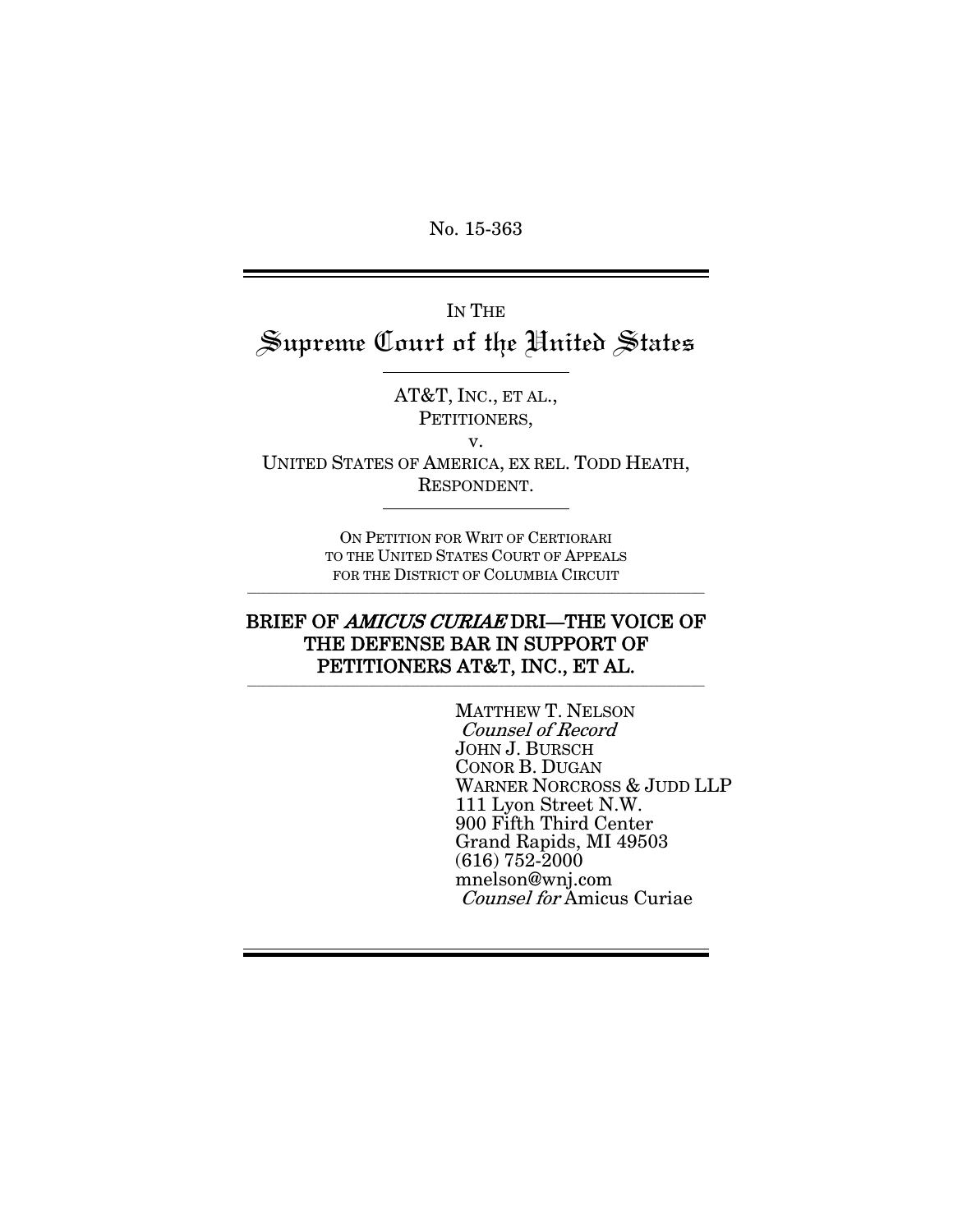# TABLE OF CONTENTS

### Page

| INTEREST OF THE AMICUS CURIAE1                                                                                       |
|----------------------------------------------------------------------------------------------------------------------|
|                                                                                                                      |
|                                                                                                                      |
| The Court should grant certiorari to<br>L.<br>identify the pleading requirements for                                 |
| A. Rule 9(b)'s meaning and purpose 5                                                                                 |
| D.C. Circuit's decision<br>B. The<br>undermines Rule 9(b)'s purposes 6                                               |
| C. Relaxing the fraud-pleading<br>standard for FCA qui tam actions<br>enhances the pressure for unjust               |
| II. There is no FCA exception to the<br>general pleading standard 12                                                 |
| III. This Court's clarification of the<br>interplay between Rule 9(b) and the<br>FCA is crucial given the upsurge in |
|                                                                                                                      |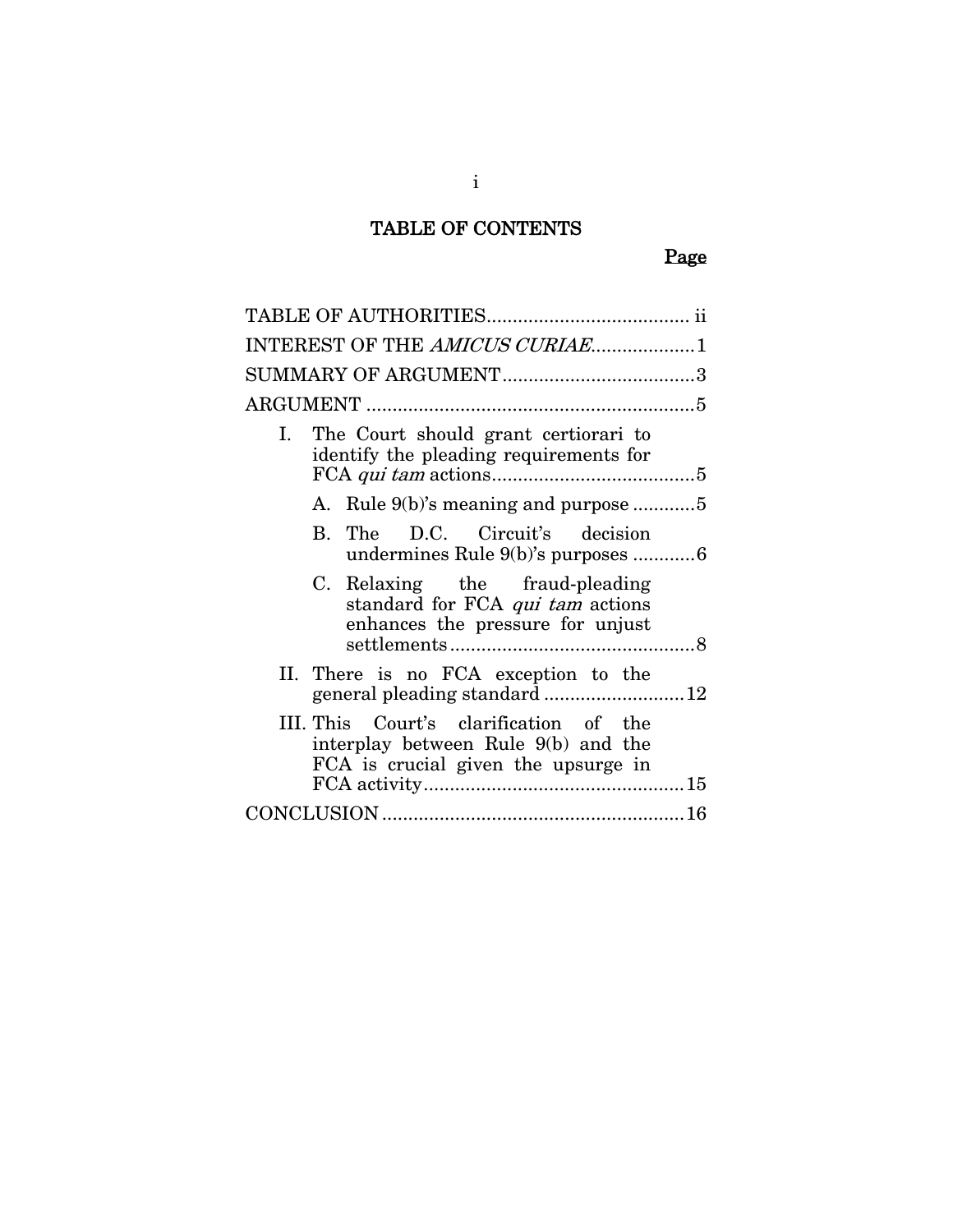# TABLE OF AUTHORITIES

Page(s)

### Federal Cases

| California Public Employees' Retirement<br>System v. Chubb Corp.,     |
|-----------------------------------------------------------------------|
| Dart Cherokee Basin Operating Co., LLC<br>v. Owens,                   |
| DiLeo v. Ernst & Young,                                               |
| DiVittorio v. Equidyne Extractive<br>Industries, Inc.,                |
| Ebeid ex rel. United States v. Lungwitz,                              |
| <i>Frank</i> v. <i>Dana Corp.</i> ,<br>547 F.3d 564 (6th Cir. 2008)12 |
| Juniper Networks, Inc. v. Shipley,                                    |
| Quintero Community Association Inc. v.<br>F.D.I.C.,                   |
| Sanderson v. HCA-The Healthcare Co.,                                  |
| Stoneridge Investment Partners, LLC v.<br>Scientific-Atlanta,         |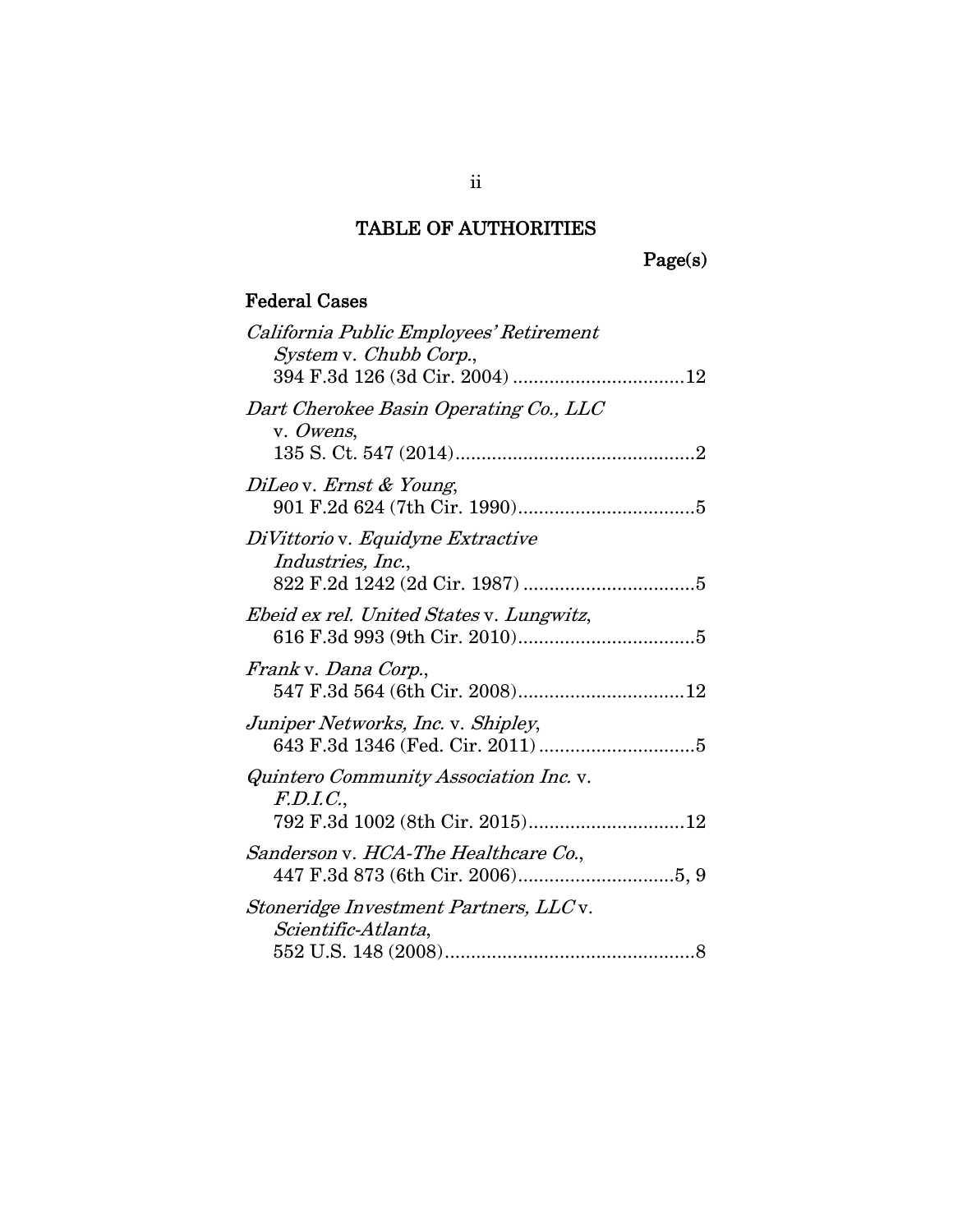# TABLE OF AUTHORITIES–Continued Page(s)

| Streambend Properties II, LLC v. Ivy<br>Tower Minneapolis, LLC,                                                   |
|-------------------------------------------------------------------------------------------------------------------|
| Summerhill v. Terminix, Inc.,                                                                                     |
| <i>Tal</i> v. <i>Hogan</i> ,<br>453 F.3d 1244 (10th Cir. 2006)13                                                  |
| United States ex rel. Atkins v. McInteer,                                                                         |
| United States ex rel. Hagood v. Sonoma<br>County Water Agency,                                                    |
| United States ex rel. Johnson v. Kaner<br>Medical Group, P.A.,<br>2015 WL 631654 (N.D. Tex. Feb. 12,              |
| United States ex rel. Karvelas v.<br>Melrose-Wakefield Hospital,                                                  |
| United States ex rel. Nathan v. Takeda<br>Pharmaceuticals. North America, Inc.,<br>707 F.3d 451 (4th Cir. 2013)14 |
| United States ex rel. Sikkenga v. Regence<br><b>Bluecross Blueshield of Utah,</b>                                 |
| United States ex rel. Steury v. Cardinal<br>Health, Inc.,                                                         |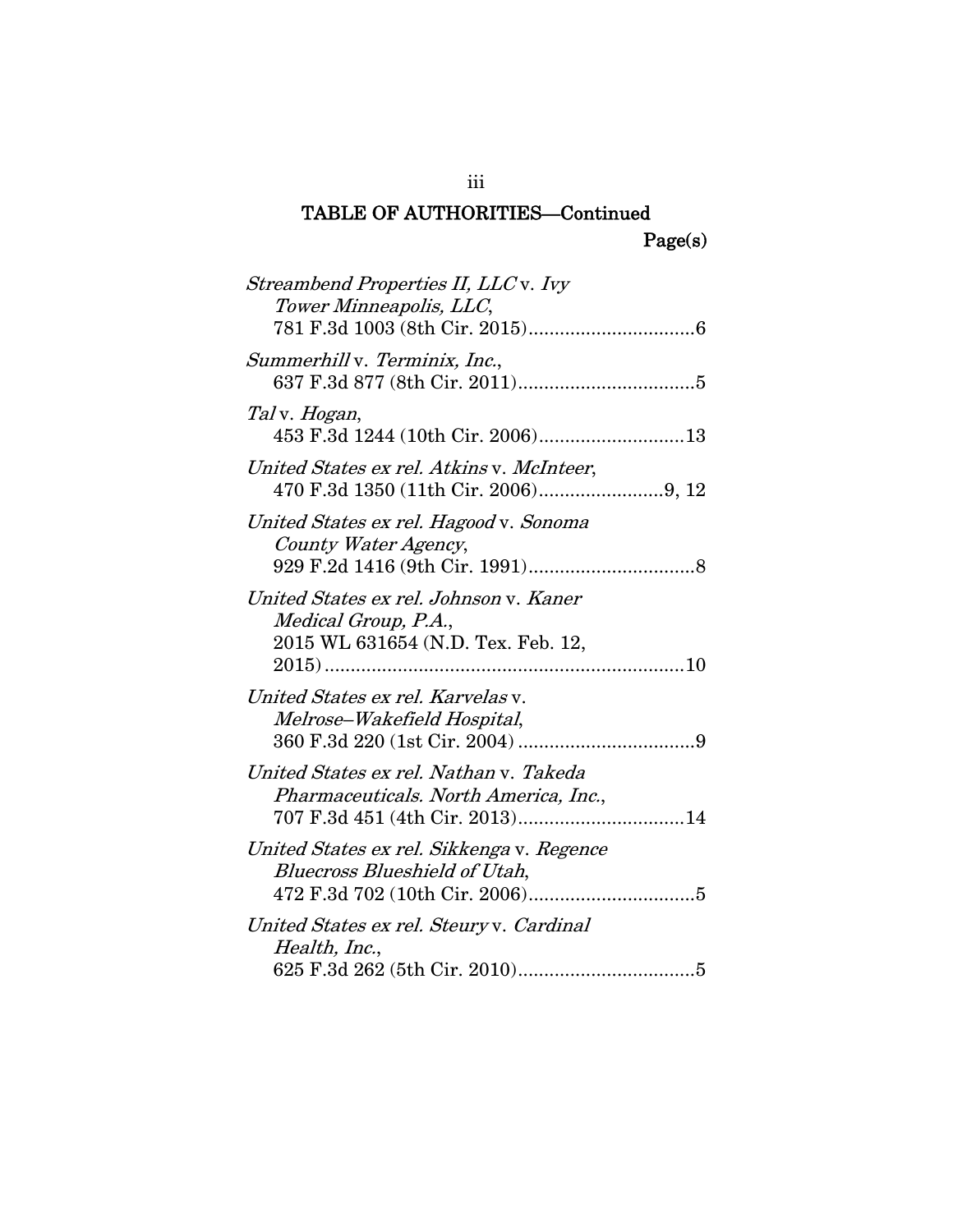## TABLE OF AUTHORITIES–Continued Page(s)

| United States v. McNinch,                                                       |
|---------------------------------------------------------------------------------|
| <i>Vermont Agency of Natural Resources</i> v.<br>United States ex rel. Stevens, |
| Vicom, Inc. v. Harbridge Merchandise<br>Services, Inc.,                         |
| Wivell v. Wells Fargo Bank, N.A.,                                               |

### Federal Statutes

## Federal Rules

|--|--|

## Other Authorities

| 5A Charles A. Wright et al., Federal             |  |
|--------------------------------------------------|--|
| <i>Practice &amp; Procedure</i> § 1297 (3d ed.   |  |
|                                                  |  |
| David Freeman Engstrom, <i>Harnessing</i>        |  |
| the Private Attorney General:                    |  |
| <i>Evidence from</i> Qui Tam <i>Litigation</i> , |  |
|                                                  |  |
| Malcolm J. Harkins, III, <i>The Ubiquitous</i>   |  |
| <b>False Claims Act: The Incongruous</b>         |  |
| Relationship Between a Civil War Era             |  |
| <b>Fraud Statute and the Modern</b>              |  |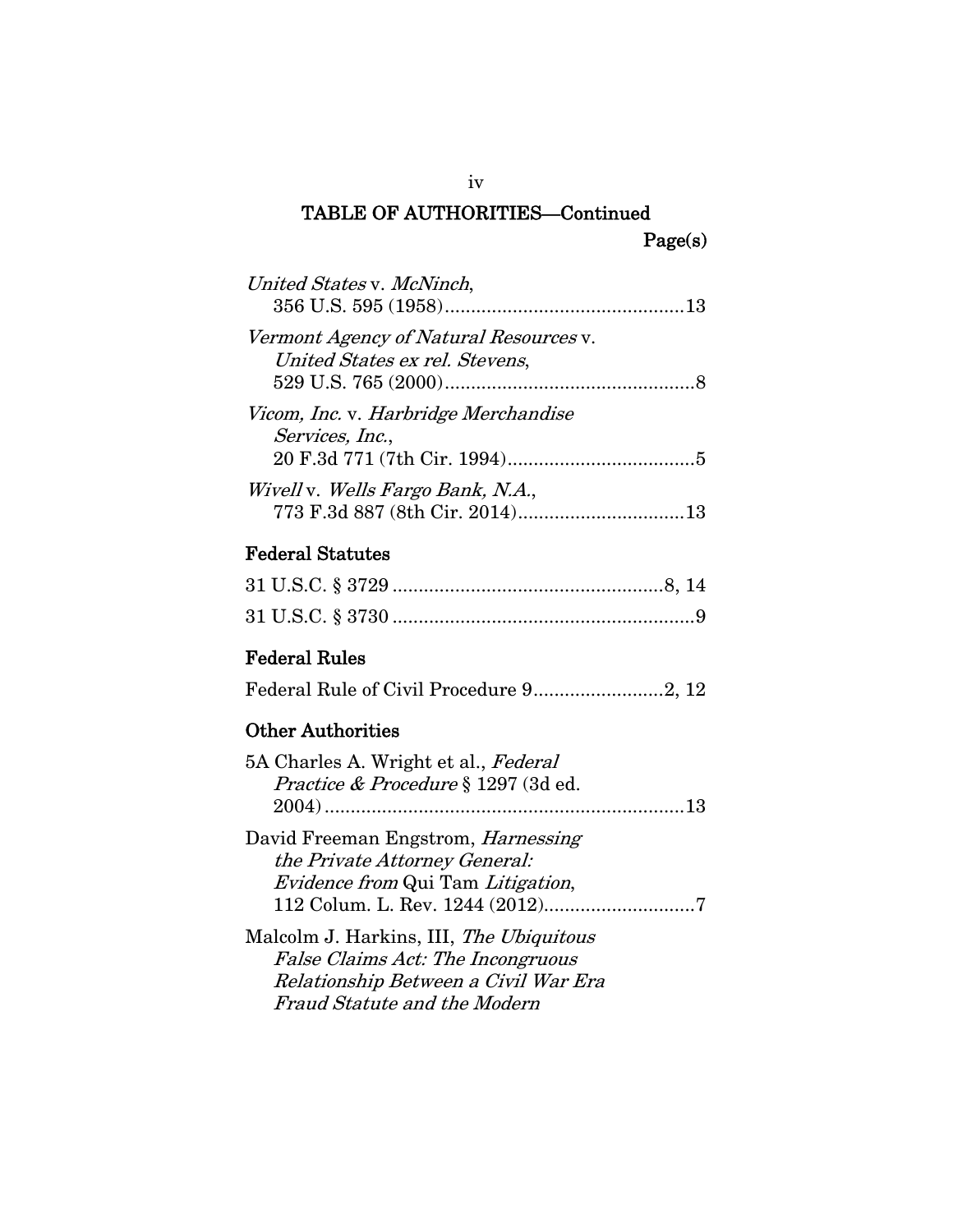### TABLE OF AUTHORITIES–Continued Page(s)

Administrative State, 1 St. Louis U.J. Health L. & Pol'y 131 (2007) ...................................................................... 9 Michael Lockman, Note, In Defense of a Strict Pleading Standard for False Claims Act Whistleblowers, 82 U. Chi. L. Rev. 1559 (2015) ....................... 10, 11 Rory Bahadur, The Scientific Impossibility of Plausibility, 90 Neb. L. Rev. 435 (2011) ..................................... 6

v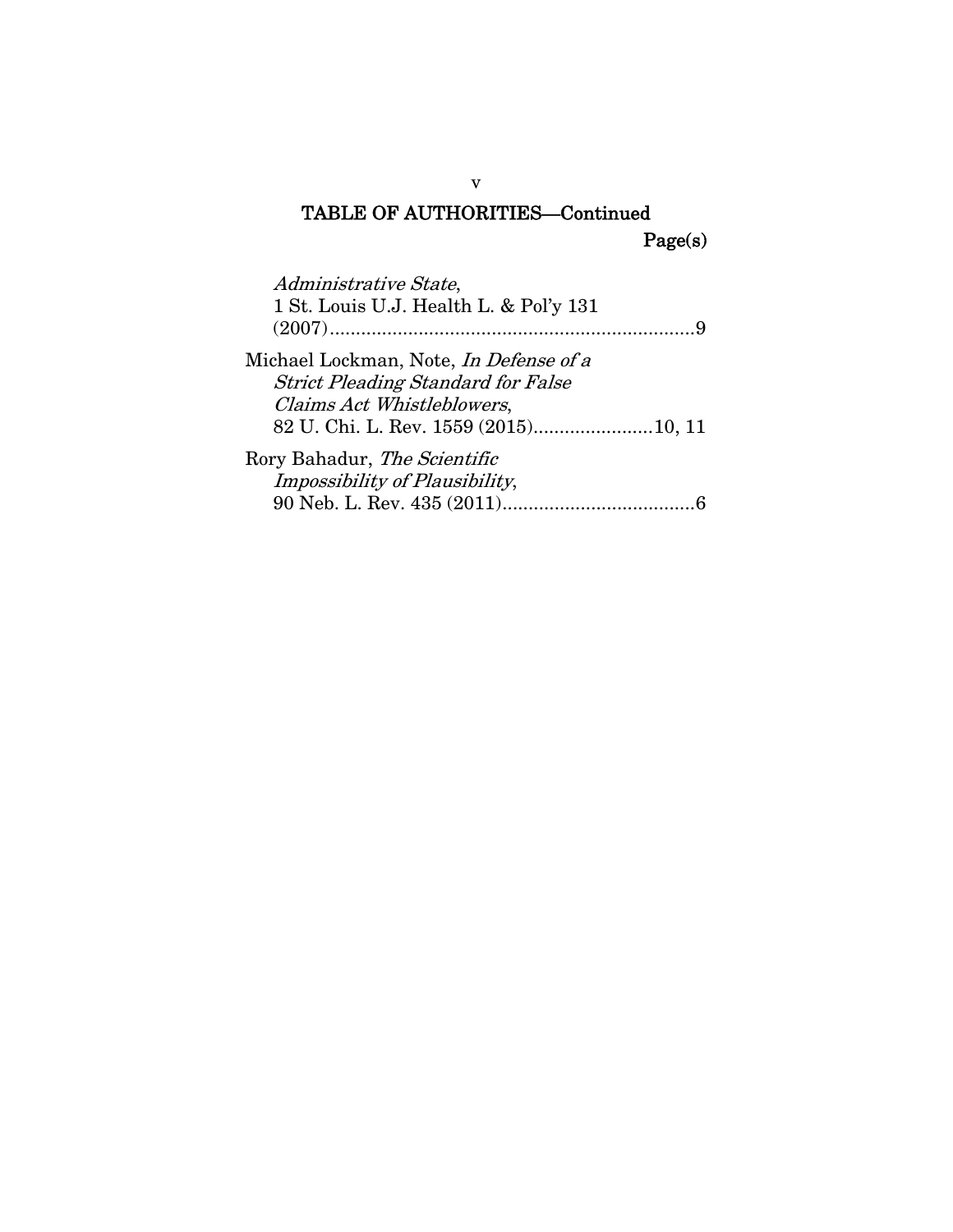### BRIEF OF DRI–THE VOICE OF THE DEFENSE BAR AS AMICUS CURIAE SUPPORTING THE **PETITIONERS**

Amicus curiae, DRI-The Voice of the Defense Bar, respectfully submits that this Court should grant the petition for a writ of certiorari to review the judgment of the United States Court of Appeals for the District of Columbia.1

### INTEREST OF THE AMICUS CURIAE

Amicus curiae DRI–The Voice of the Defense Bar is an international organization of more than 22,000 attorneys involved in the defense of civil litigation. DRI is committed to enhancing the skills, effectiveness, and professionalism of defense attorneys. Because of this commitment, DRI seeks to promote the role of defense attorneys, to address issues germane to defense attorneys and their clients, and to improve the civil justice system. DRI has long participated in the ongoing effort to make the civil justice system fairer, more consistent, and more efficient.

To promote these objectives, DRI participates as amicus curiae in cases that raise issues important to its membership, their clients, and the judicial

 $\overline{a}$ 

<sup>1</sup> Pursuant to this Court's Rule 37.6, amicus curiae states that this brief was not authored in whole or in part by counsel for any party, and that no person or entity other than amicus curiae and its counsel made a monetary contribution to the preparation or submission of this brief. All parties have been timely notified of the filing of this brief, and letters of consent are on file with the Clerk's Office.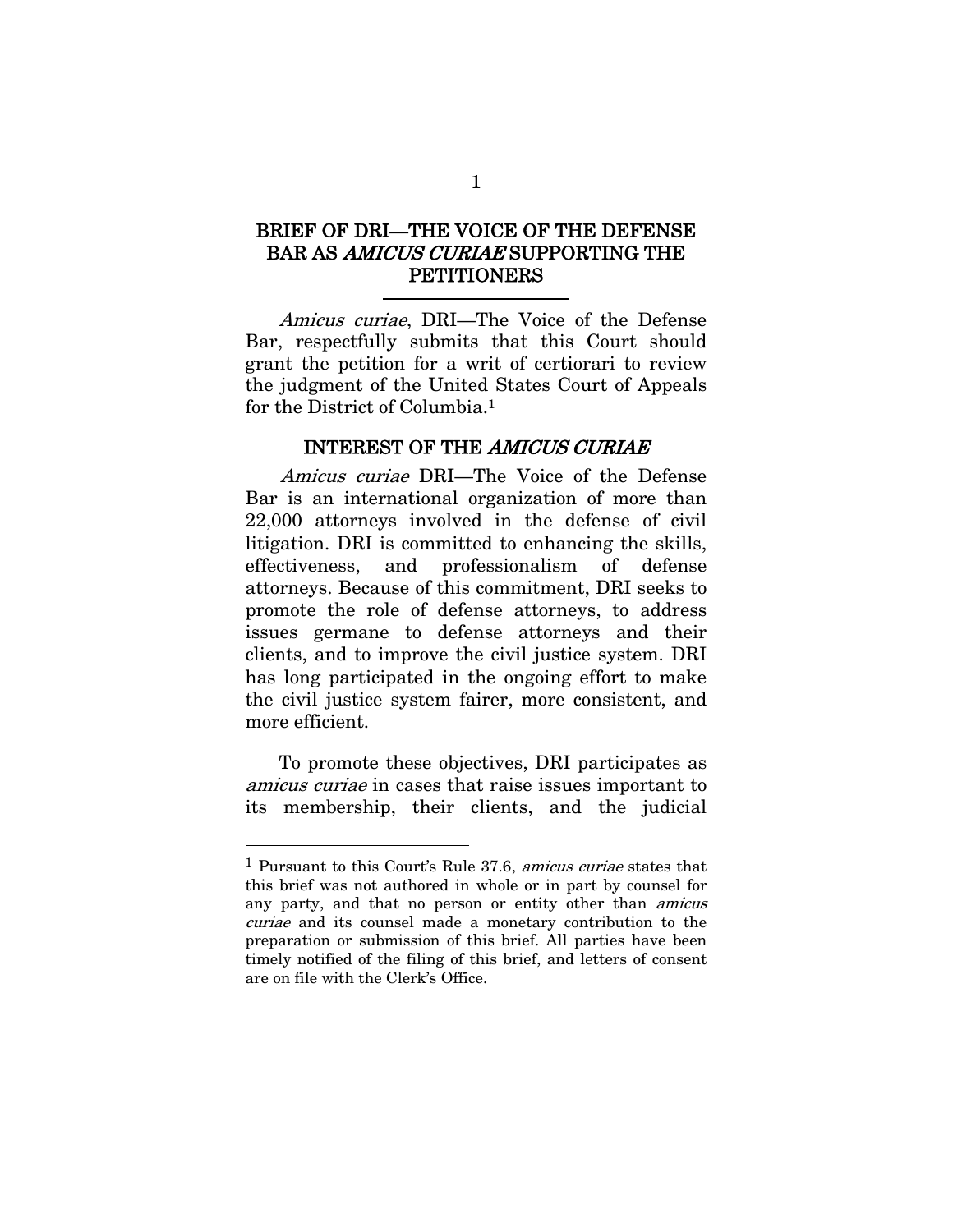system. This includes cases involving federal pleading standards. See, e.g., Dart Cherokee Basin Operating Co., LLC v. Owens,  $135$  S. Ct. 547 (2014).

DRI's interest in this case arises from its support of a uniform pleading standard under Federal Rule of Civil Procedure 9(b) for all allegations of fraud, regardless of the type of fraud alleged. DRI's members and their clients frequently litigate issues involving allegations of fraud throughout the country. DRI believes that the heightened particularity pleading standard established by Rule 9(b) should be consistently applied to all allegations of fraud, whether those allegations are made under the False Claims Act, 31 U.S.C. § 3279, et seq., or otherwise.

Allowing a plaintiff to allege a fraudulent scheme in an FCA case without identifying a particular instance of a false claim is inconsistent with the plain language of Rule 9(b) and the general Rule 9(b) standard applied in other contexts. Rule 9(b) requires a plaintiff to plead with particularity the time, place, and contents of the fraudulent statement or omission that serves as the basis of the plaintiff's claim. This heightened pleading standard not only protects defendants from reputational harm and having to fend off vague claims, but also protects defendants from being leveraged by onerous discovery to settle less-than-meritorious claims. There is nothing in Rule 9(b) that suggests this standard should give way in the context of the FCA. If anything, in the False Claims Act context, where defendants face treble damages, serious civil sanctions, and other costs, the particularity requirement in Rule 9(b) is all the more important.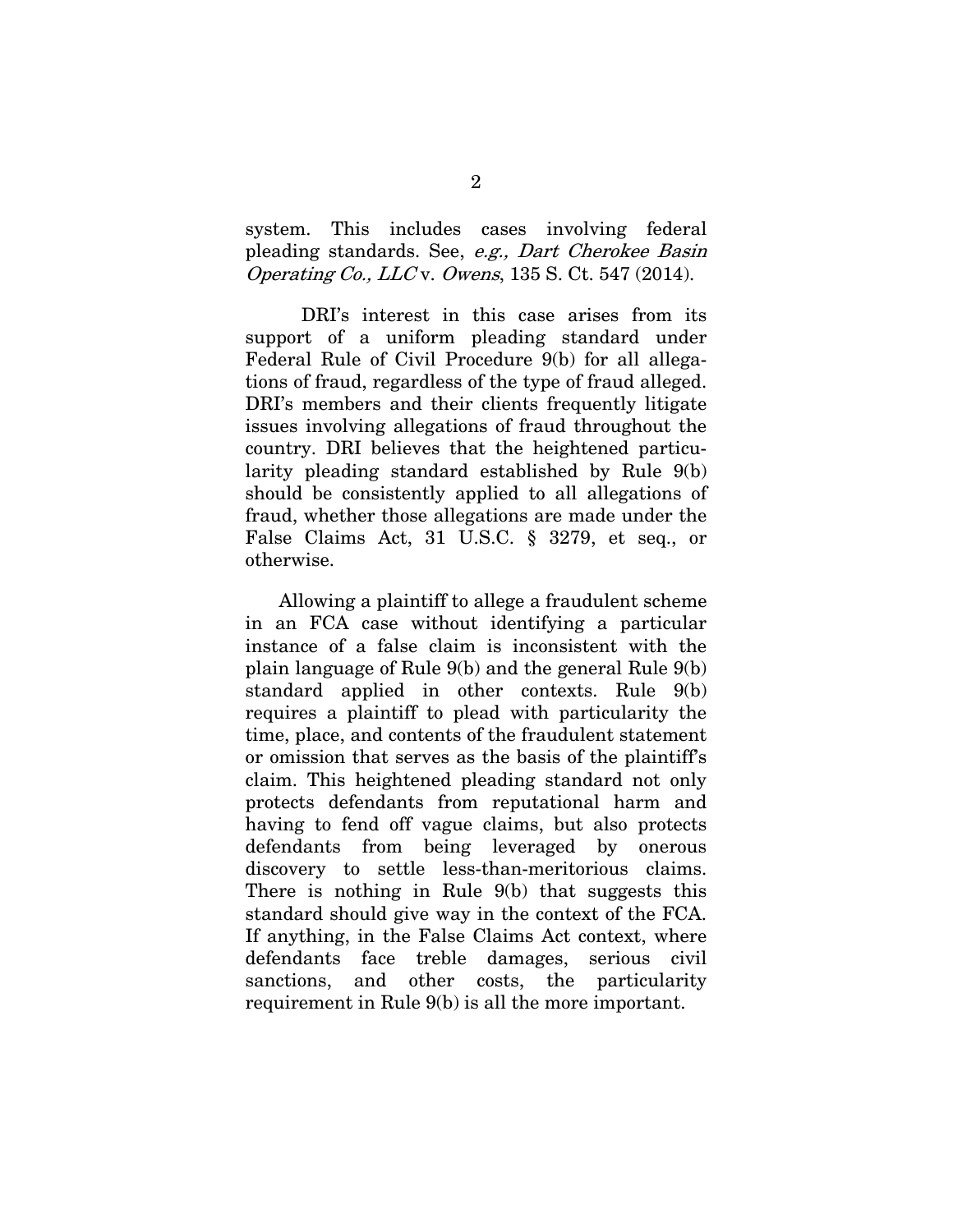#### SUMMARY OF ARGUMENT

The D.C. Circuit held that respondent's FCA claims could survive a motion to dismiss even though the claims identified only a generalized scheme rather than the particular details of an actual false claim. The liberalized fraud-pleading rule the D.C. Circuit adopted exacerbates an ongoing and mature circuit split, see Pet. at 9—19, incentivizes meritless FCA *qui tam* suits, and increases the already significant pressure on defendants to settle such suits. The decision is all the more problematic because it creates an FCA-exception to Federal Rule of Civil Procedure 9(b) where none exists.

The expense of discovery in general civil litigation by its nature pressures defendants to settle even meritless lawsuits. This pressure is substantially greater in fraud lawsuits because of the defendant's risk of reputational injury. Rule 9(b) exists to alleviate some of this pressure from defendants in the context of fraud lawsuits. One of Rule  $9(b)$ 's goals is to protect defendants from *in* terrorem settlements where the cost of discovery, uncertainty, potential damages, and the risk of reputational injury would otherwise strongly militate in favor of settling a meritless lawsuit. The D.C. Circuit, by adopting an exception to Rule 9(b) to allow general allegations of a fraudulent scheme, has undermined Rule 9(b)'s purposes.

The D.C. Circuit's exception to Rule 9(b) is particularly pernicious in the FCA context. The FCA allows for treble damages, civil sanctions, and various costs and fees. FCA lawsuits tend to draw significant media attention, enhancing the risk of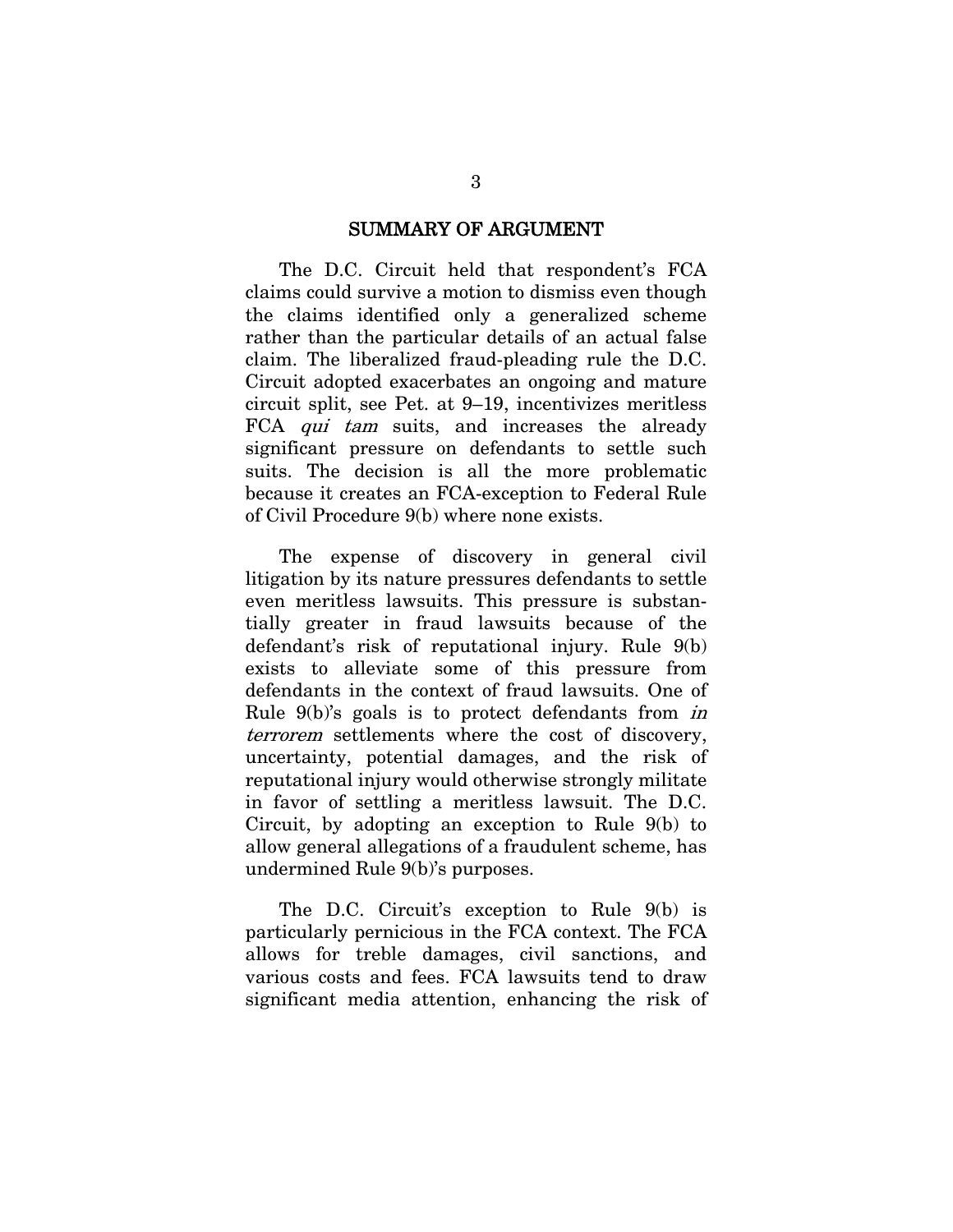reputational injury to defendants. Moreover, because an FCA-relator stands to reap huge benefits if he or she brings a case to judgment or settlement, the FCA creates incentives to bring even the flimsiest of complaints. The combination of these three elements–the FCA's large damages, enhanced risk of unwarranted reputational injury, and strong incentives for bringing suit–are the very reason that Rule 9(b) should not be relaxed in the FCA-context. If Rule 9(b) is meant to protect against extortionate settlements in general, the FCA's unique characteristics make the FCA the last place where a relaxed fraud-pleading standard should be adopted, as several circuits have recognized.

Further, because of the great upsurge in FCA activity, this Court's clarification of the interplay between Rule 9(b) and the FLA is all the more necessary. Recent years have seen a dramatic increase in FCA litigation. In 2014 alone, there were nearly \$6 billion in FCA recoveries. Such high stakes only highlight the need for this Court's clarification.

The D.C. Circuit's decision does not just fundamentally undermine the core goals of Rule 9(b). It also finds no justification in Rule 9(b) and the FCA. There is nothing in the text of either Rule 9(b) or the text or structure of the FCA that supports an exception to Rule 9(b) in the FCA-context. The FCA aims at claims, not schemes. Thus, pleading an FCA claim requires a relator to plead specific claims not just overarching schemes. The Court should grant the petition and reverse the court of appeals.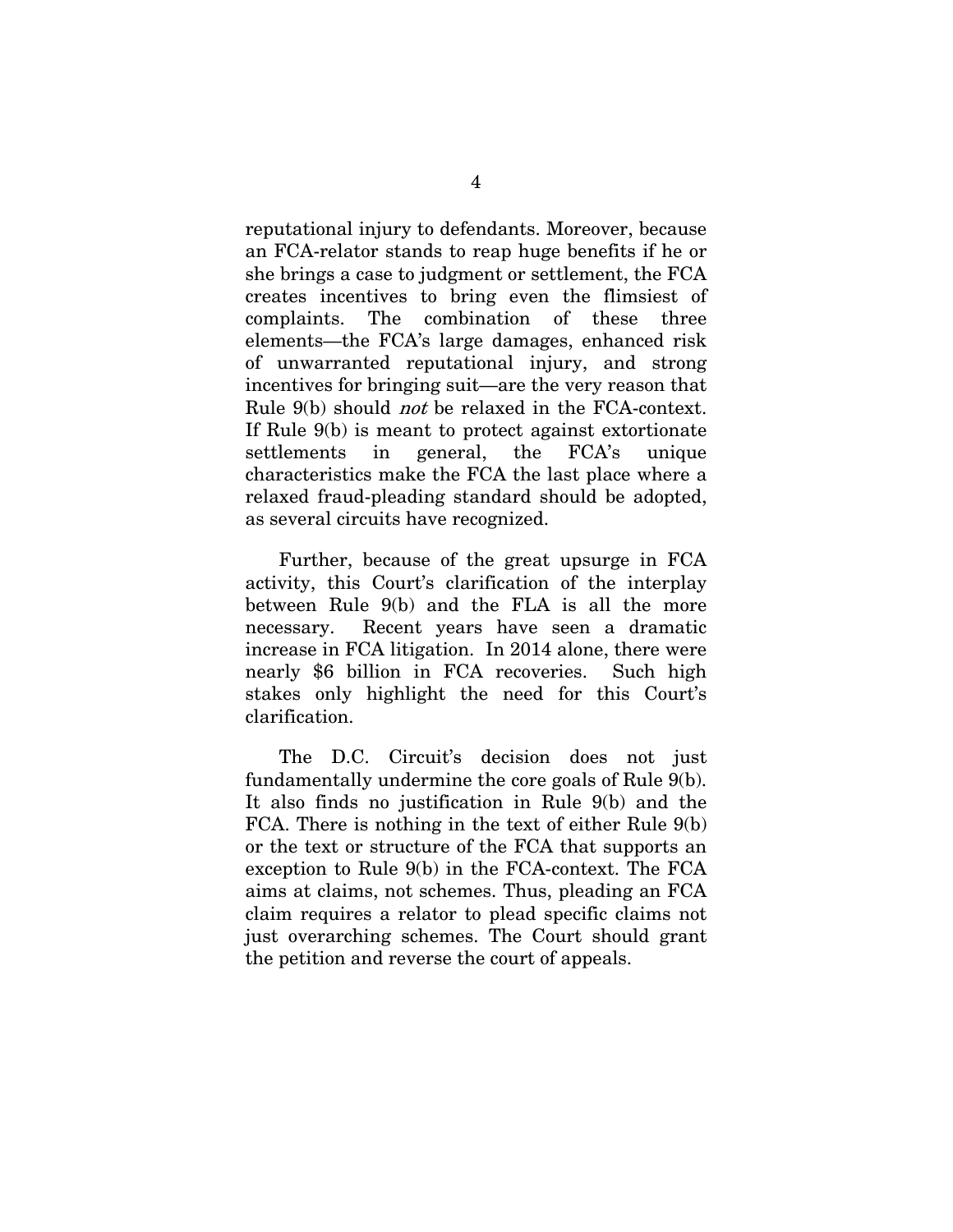#### ARGUMENT

#### I. The Court should grant certiorari to identify the pleading requirements for FCA qui tam actions.

#### A. Rule 9(b)'s meaning and purpose.

Federal Rule of Civil Procedure 9(b) states that, in "alleging fraud or mistake, a party must state with *particularity* the circumstances constituting fraud or mistake" (emphasis added). As numerous courts have stated, Rule 9(b) "requires, at a minimum, 'that a plaintiff set forth the 'who, what, when, where, and how' of the alleged fraud." United States ex rel. Steury v. Cardinal Health, Inc., 625 F.3d 262, 266 (5th Cir. 2010); accord, *e.g.*, *DiLeo* v. Ernst & Young, 901 F.2d 624, 627 (7th Cir. 1990); Sanderson v. HCA-The Healthcare Co., 447 F.3d 873, 877 (6th Cir. 2006) (same); Summerhill v. Terminix, Inc., 637 F.3d 877, 880 (8th Cir. 2011) (same); Ebeid ex rel. United States v. Lungwitz, 616 F.3d 993, 998 (9th Cir. 2010) (same); United States ex rel. Sikkenga v. Regence Bluecross Blueshield of Utah, 472 F.3d 702, 726-27 (10th Cir. 2006) (same); Juniper Networks, Inc. v. Shipley, 643 F.3d 1346, 1350 (Fed. Cir. 2011) (same).

Rule 9(b) serves three essential purposes: "(1) protecting a defendant's reputation from harm; (2) minimizing 'strike suits' and 'fishing expeditions'; and (3) providing notice of the claim to the adverse party." Vicom, Inc. v. Harbridge Merch. Servs., Inc., 20 F.3d 771, 777 (7th Cir. 1994); accord, DiVittorio v. Equidyne Extractive Indus., Inc., 822 F.2d 1242, 1247 (2d Cir. 1987). The particularity requirement especially "deters the use of complaints as a pretext for fishing expeditions of unknown wrongs designed to compel in terrorem settlements." Streambend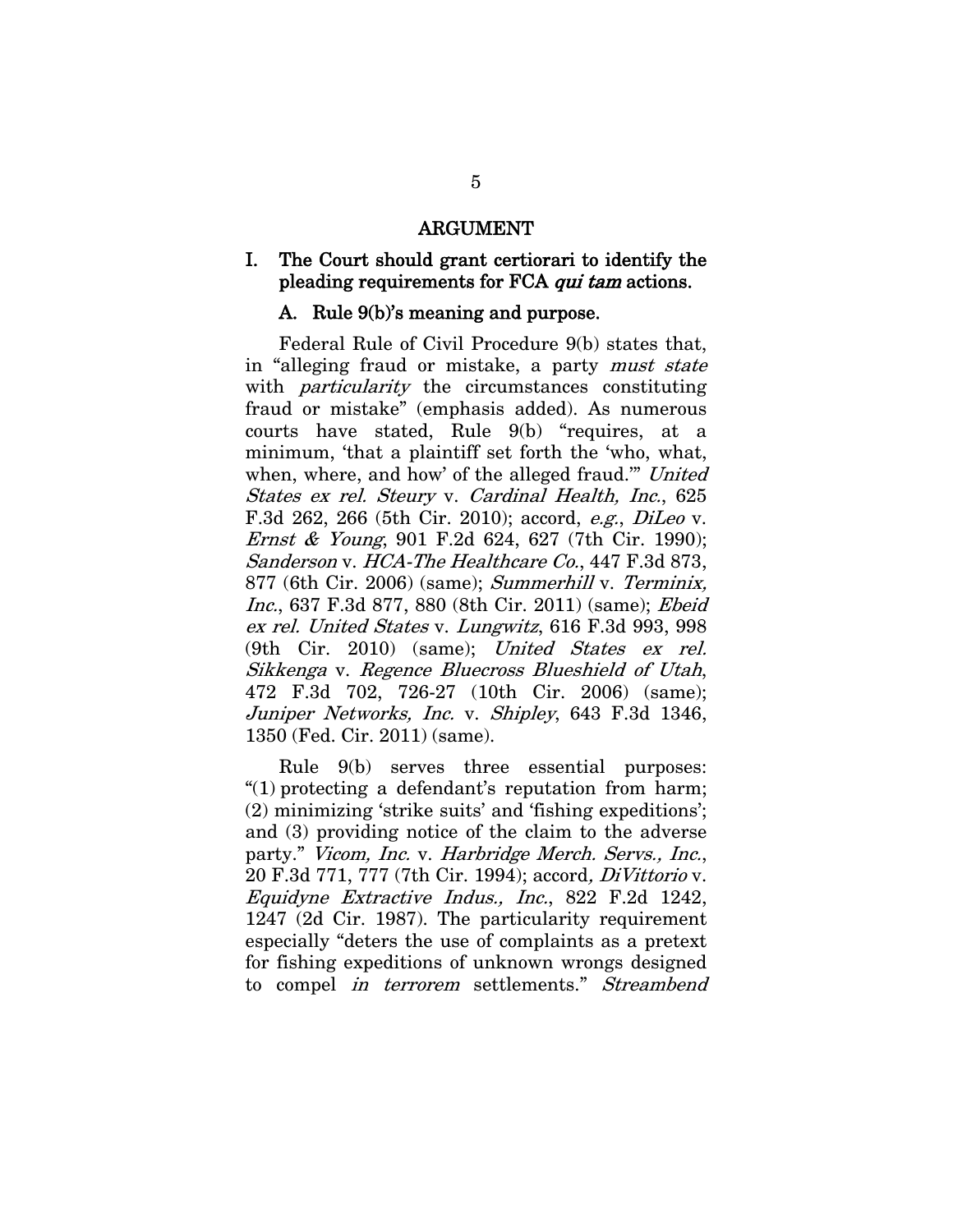Props. II, LLC v. Ivy Tower Minneapolis, LLC, 781 F.3d 1003, 1010-11 (8th Cir. 2015) (internal quotation marks omitted). Rule 9(b) plays a "screening function, standing as a gatekeeper to discovery, a tool to weed out meritless fraud claims sooner than later." Rory Bahadur, The Scientific Impossibility of Plausibility, 90 Neb. L. Rev. 435, 497 (2011) (internal quotation marks and citations omitted).

#### B. The D.C. Circuit's decision undermines Rule 9(b)'s purposes.

The DC Circuit's decision vitiates Rule 9(b)'s purposes by effectively eliminating the particularity requirement for FCA claims. The D.C. Circuit held that respondent's complaint met "Rule 9(b)'s requirements of particularity as to who (AT&T), what (identification of a centralized and institutionalized failure to comply with the lowest-corresponding-price requirement, which resulted in massive overbilling of a governmental program), where (through nineteen subsidiaries and their interactions with E—Rate schools and libraries across the Country), and when (1997 to 2009)." App 21a. But the D.C. Circuit did not deny that the complaint failed to "identify specific, affirmative misrepresentations" on AT&T's part. Ibid. Put differently–and as seen in the court's identification of what the complaint did provide-the D.C. Circuit held that, under the FCA, a relator need not provide the "how" of the fraud. Indeed, the court held that "the precise details of individual claims are not, as a categorical rule, an indispensable requirement of a viable False Claims Act complaint." Id. at 24a. This means that merely alleging the overall fraudulent scheme without explaining how the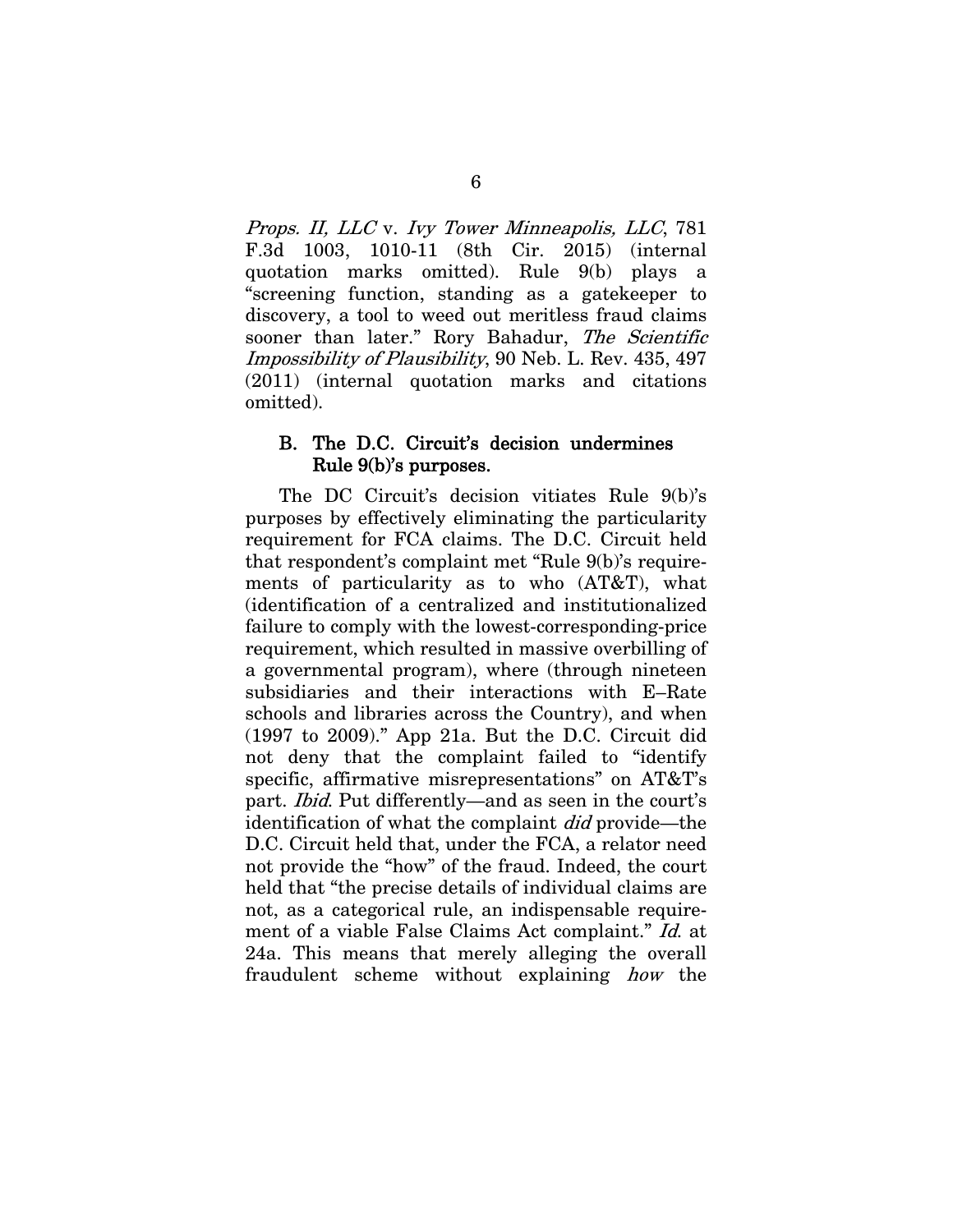scheme was implemented is enough to get over the hurdle of a motion to dismiss. *Id.* at 25a.

The implications of this relaxed pleading standard are stark. A relator can take a scattershot approach, alleging an overarching scheme without connecting up the general scheme with specific claims that actually show the alleged scheme was put into action. And that is not nearly enough to satisfy what Rule 9(b) requires.

 The D.C. Circuit's decision fundamentally undermines Rule 9(b)'s purposes. By failing to require the relator to specifically identify misrepresentations actually made by defendants in violation of the FCA, the D.C. Circuit's approach subjects defendants to reputational harm and the task of fending off hazy and vague claims. Worse yet, the D.C. Circuit's approach forces defendants to face in terrorem pressure to settle less-than-meritorious lawsuits because feeble claims will make it to discovery. Defendants will thus have a Hobson's choice: Go forward with costly and debilitating discovery and the threat of serious damages, or settle a claim regardless of its merit. This is the very choice Rule 9(b) is meant to prohibit and is the very definition of an *in terrorem* lawsuit—"using the threat of massive discovery costs or bad publicity to extract settlements when the social cost of adjudication would exceed any possible benefit or, worse, where culpability is entirely absent." David Freeman Engstrom, Harnessing the Private Attorney General: Evidence from Qui Tam Litigation, 112 Colum. L. Rev. 1244, 1254 (2012). The D.C. Circuit's decision wrongly imposes this choice on FCA defendants.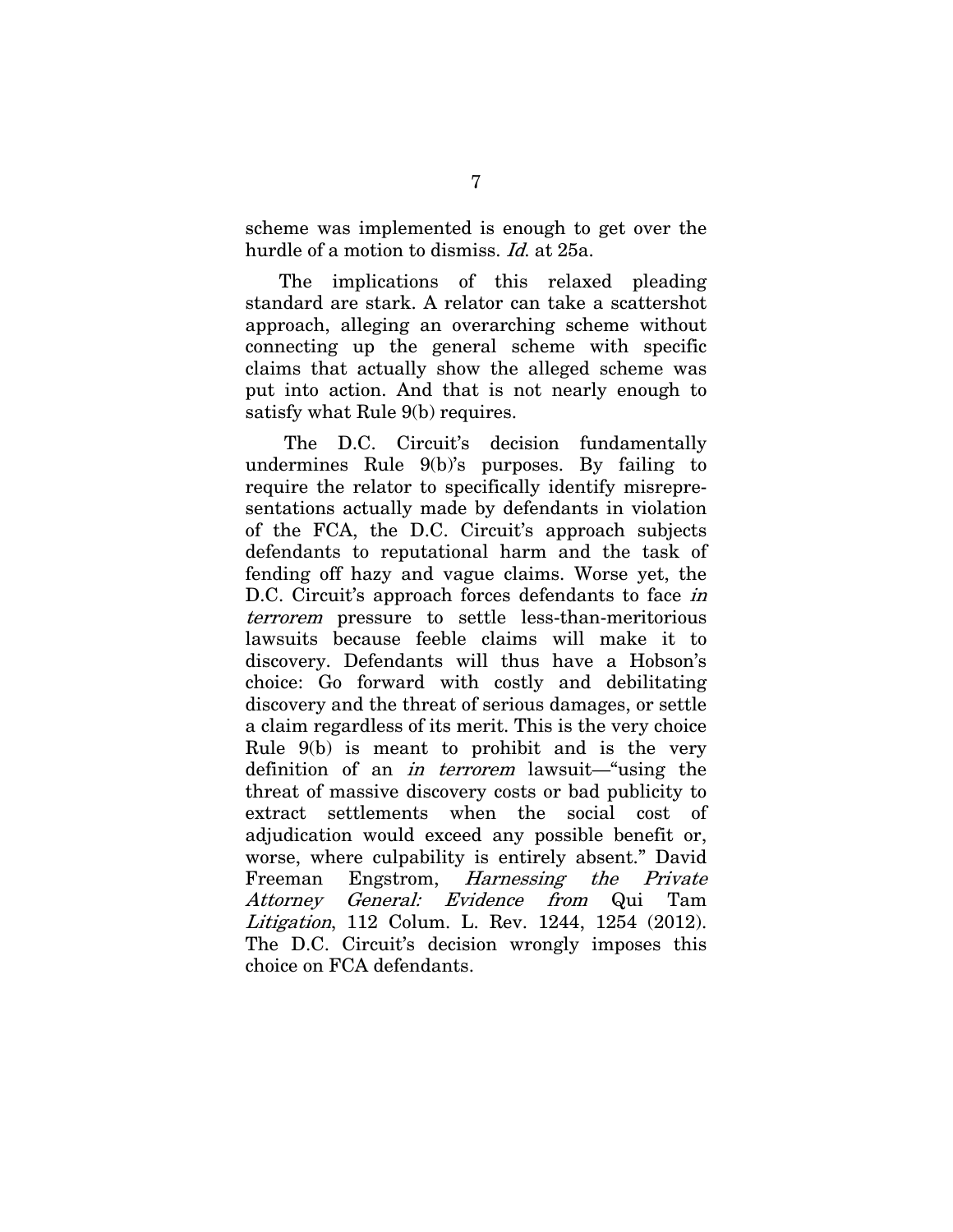#### C. Relaxing the fraud-pleading standard for FCA *qui tam* actions enhances the pressure for unjust settlements.

It is indisputable that litigation costs, especially the cost of pretrial discovery, can cause defendants to settle meritless lawsuits. As this Court has noted, "extensive discovery and the potential for uncertainty and disruption in a lawsuit could allow plaintiffs with weak claims to extort settlements from innocent companies." Stoneridge Inv. Partners, LLC v. Scientific-Atlanta, 552 U.S. 148, 149 (2008). These effects are magnified in the FCA context.

Several aspects of the FCA scheme mean that the D.C. Circuit's holding will enhance the in terrorem effect on defendants. First, the "FCA imposes damages that are essentially punitive in nature." Vermont Agency of Natural Res. v. United States ex rel. Stevens, 529 U.S. 765, 784 (2000). A person who violates the FCA is subject to treble damages. 31 U.S.C. § 3729 $(a)(1)$ . Each violation of the FCA also makes the person liable for a civil penalty of between \$5,000 and \$10,000. Ibid. Damages need not be proven to recover this civil penalty. United States ex rel. Hagood v. Sonoma Cnty. Water Agency, 929 F.2d 1416, 1421 (9th Cir. 1991). Moreover, a relator of an action resulting in judgment or settlement is entitled to mandatory payment of reasonable expenses and attorneys' fees and costs. 31 U.S.C. § 3730(d)(1) & (2) ("Any such person shall also receive . . .") ("Such person shall also receive . . ." (emphasis added)).

In sum, the "financial consequences of running afoul of the FCA can be extraordinary." Malcolm J. Harkins, III, The Ubiquitous False Claims Act: The Incongruous Relationship Between a Civil War Era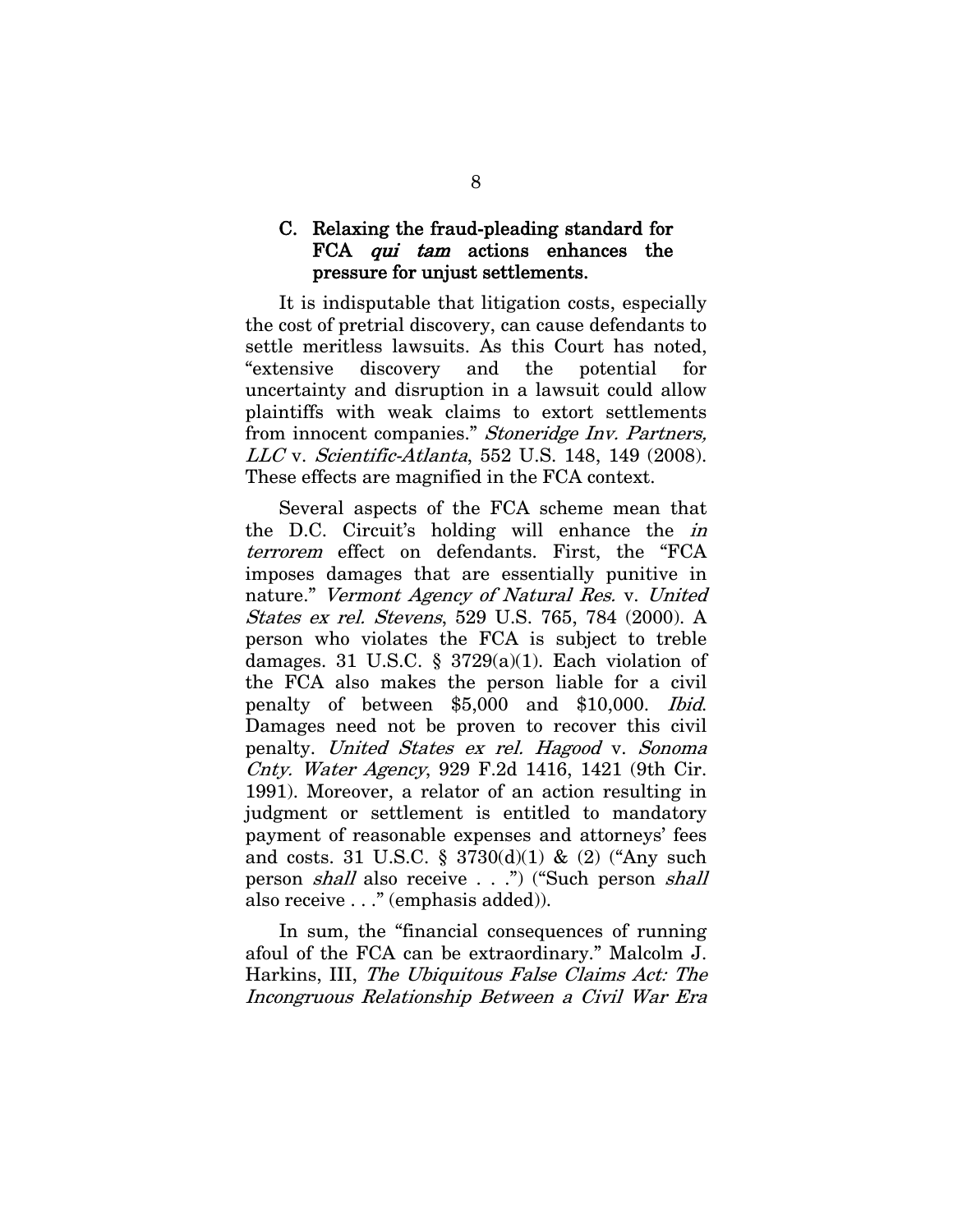Fraud Statute and the Modern Administrative State, 1 St. Louis U.J. Health L. & Pol'y 131, 174 (2007). And as a result, any FCA suit that proceeds beyond the motion to dismiss stage places a defendant under "extreme pressure . . . to settle otherwise unmeritorious suits to avoid risking financial ruin caused by an adverse ruling under the FCA." Ibid.

Second, under the FCA a relator has a "strong financial incentive to bring an FCA claim–the possibility of recovering between fifteen and thirty percent of a treble damages award." United States ex rel. Atkins v. McInteer, 470 F.3d 1350, 1360 (11th Cir. 2006) (applying heightened pleading standard); see also 31 U.S.C. § 3730(d)(1) & (2). Under the relaxed Rule 9(b) standard the D.C. Circuit adopted with respect to FCA claims, relators have a further incentive to assert questionable claims. Even if only some claims stick, there can be a huge upside for a relator. Thus, the failure to apply Rule 9(b) properly will "precipitate the filing of frivolous suits," Atkins, 470 F.3d at 1360, and accentuate a tension that is in the FCA's very DNA. See, e.g., Sanderson, 447 F.3d at 876 ("[T]he Act has been repeatedly amended, representing 'a long history of repeated congressional efforts to walk a fine line between encouraging whistle-blowing and discouraging opportunistic behavior.") (quoting United States ex rel. Karvelas v. Melrose—Wakefield Hosp., 360 F.3d 220, 225 (1st Cir. 2004)).

Third, and related to these first two points, is the vast scope and nature of discovery in the FCA context. See, e.g., Mathew Andrews, The Growth of Litigation Finance in DOJ Whistleblower Suits: Implications and Recommendations, 123 Yale L.J. 2422, 2434 (2014) (noting the expense and conten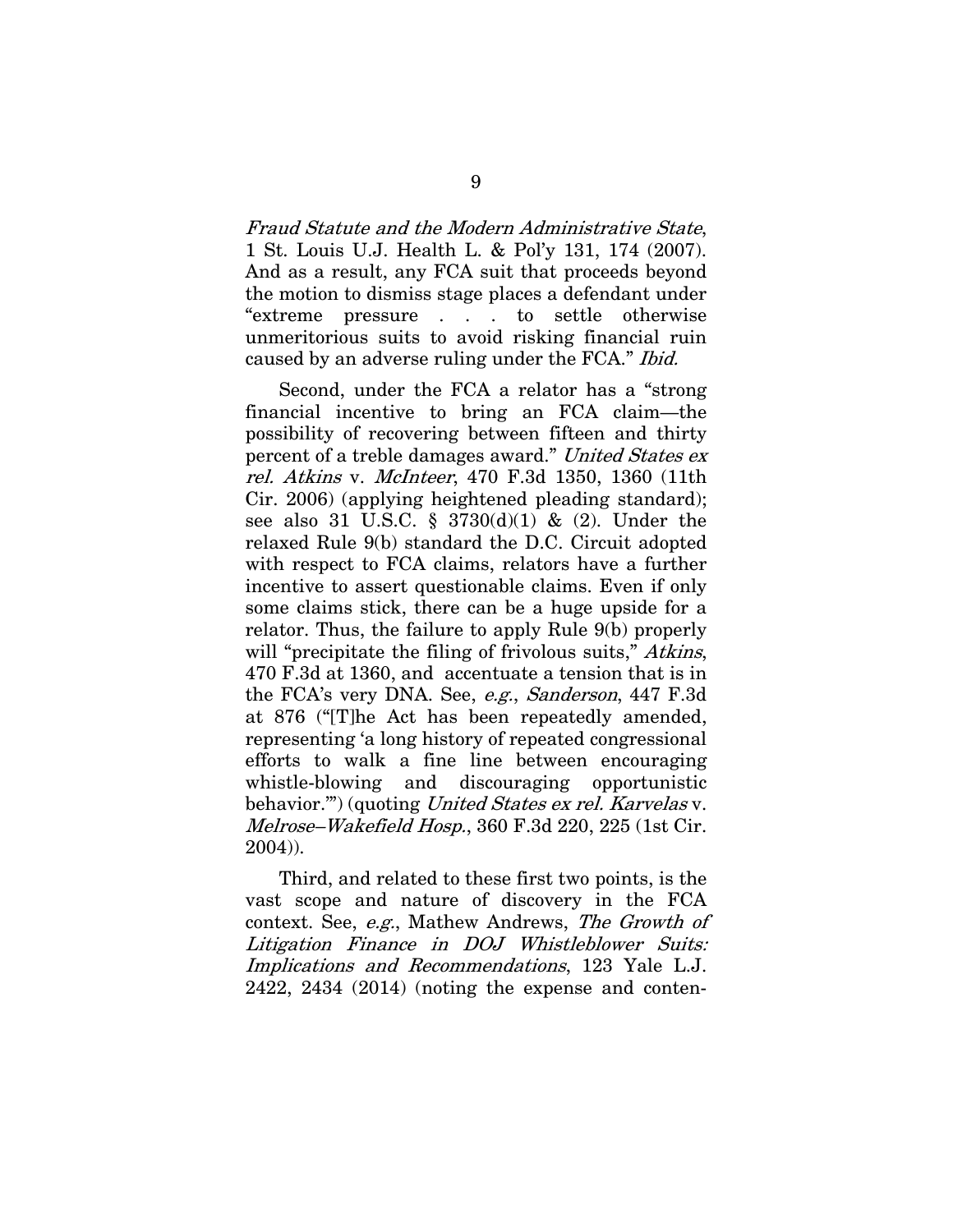tiousness of discovery in FCA cases). Even if a defendant thinks it has a case upon which it will likely prevail at the summary judgment stage–a calculated risk by itself–it still faces daunting and prohibitive discovery before that point. This is a huge impediment to defending against a frivolous suit in the normal case. It is exacerbated in the FCA context where, as here, the relator alleges a broad scheme or artifice without particularity.

The scope of such discovery will be, by its nature, broader than a case which alerts a defendant to specific incidents of fraud. And the broad resultant discovery in turn can potentially allow a relator to prolong the litigation by jettisoning the initial claims in favor of new theories after rooting through the defendant's records. E.g., United States ex rel. Johnson v. Kaner Med. Grp., P.A., 2015 WL 631654 at \*5 n.7 (N.D. Tex. Feb. 12, 2015) ("By pleading what appear to have been false claims in her original complaint, plaintiff probably avoided dismissal and was thus able to engage in extensive discovery directed against defendants seemingly for the purpose of seeking to crate out of whole cloth the appearance of a basis for an FCA claim.").

Fourth, the pressure to settle is further leveraged in the FCA context because "FCA defendants are also exposed to the threat of a corporate death sentence." Michael Lockman, Note, In Defense of a Strict Pleading Standard for False Claims Act Whistleblowers, 82 U. Chi. L. Rev. 1559, 1571 (2015). This is so because "[u]nder the Federal Acquisition Regulation, agency officials have broad discretion to temporarily debar or permanently suspend a government contractor after a finding of FCA liability." Ibid. While petitioner might be able to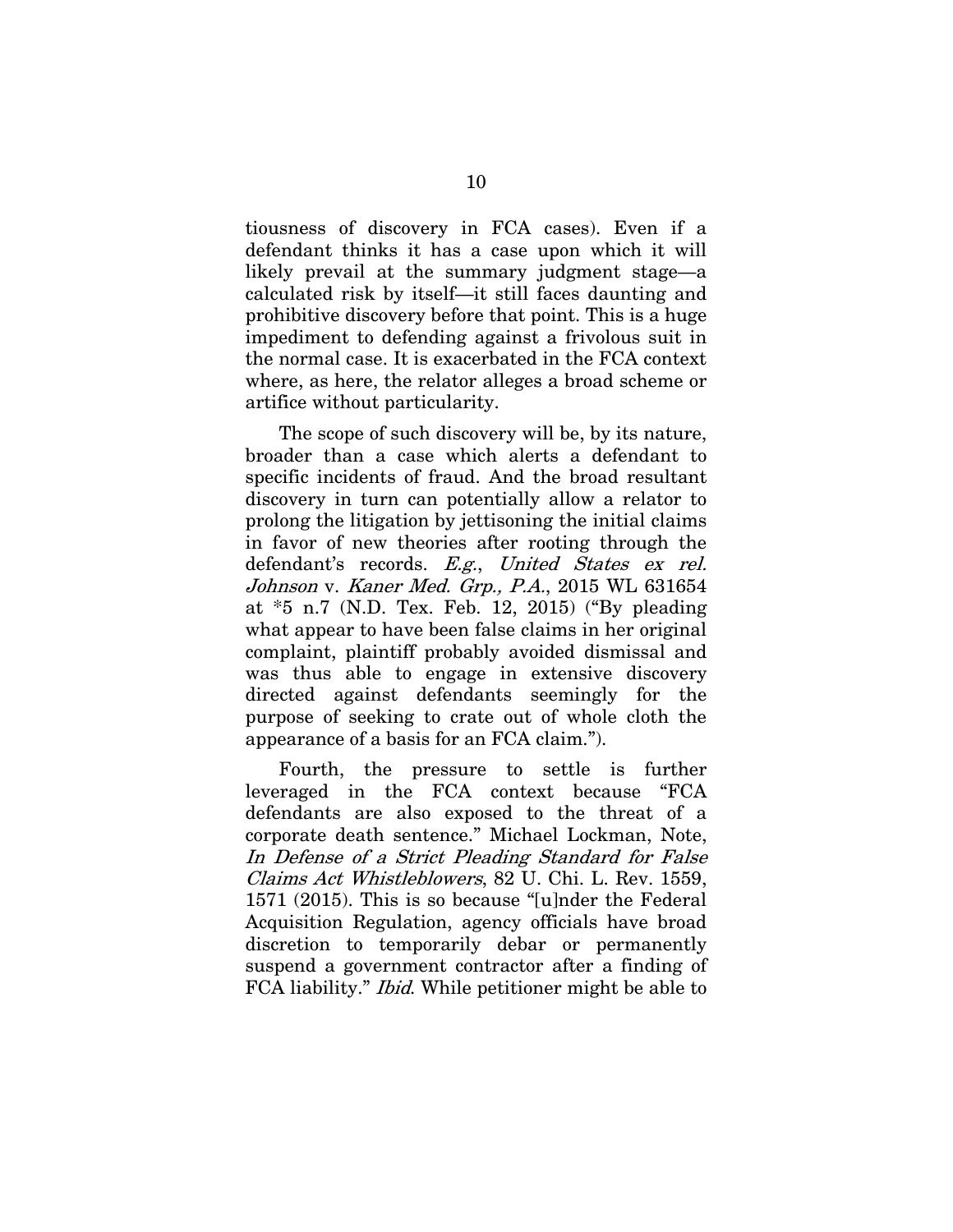survive such a temporary or permanent debarment because its lifeblood is not government contracts, "[m]any FCA defendants in the defense and healthcare sectors almost certainly could not exist without the government as a contractual partner." Ibid. "[E]ven a temporary debarment can irreparably cripple a government contractor." *Ibid.*<sup>2</sup>

Thus, while a relaxed Rule 9(b) standard in general would lead to in terrorem effects in fraud cases–precisely why the heightened standard of Rule 9(b) exists–it will have an especially harmful effect in the FCA context. The Eleventh Circuit, which, in contrast to the D.C. Circuit, applies Rule 9(b) the same in the FCA context as in other contexts, articulated the host of concerns when courts decline to apply Rule 9(b) in the FCA context:

> The particularity requirement of Rule 9 is a nullity if Plaintiff gets a ticket to the discovery process without identifying a single claim. If given such a ticket, the next stage of [the] litigation is clear. The Plaintiff will request production of every . . . claim [document] submitted by the Defendant[.] . . . . At that point, the Defendant may decide to settle the case to avoid the enormous cost of such discovery and the possible disruption of its ongoing business. [Atkins, 470 F.3d

 $\overline{a}$ 

<sup>2</sup> Most FCA settlements include Corporate Integrity Agreements that the government requires as a condition for continued participation in various healthcare, defense, or other programs. See ibid.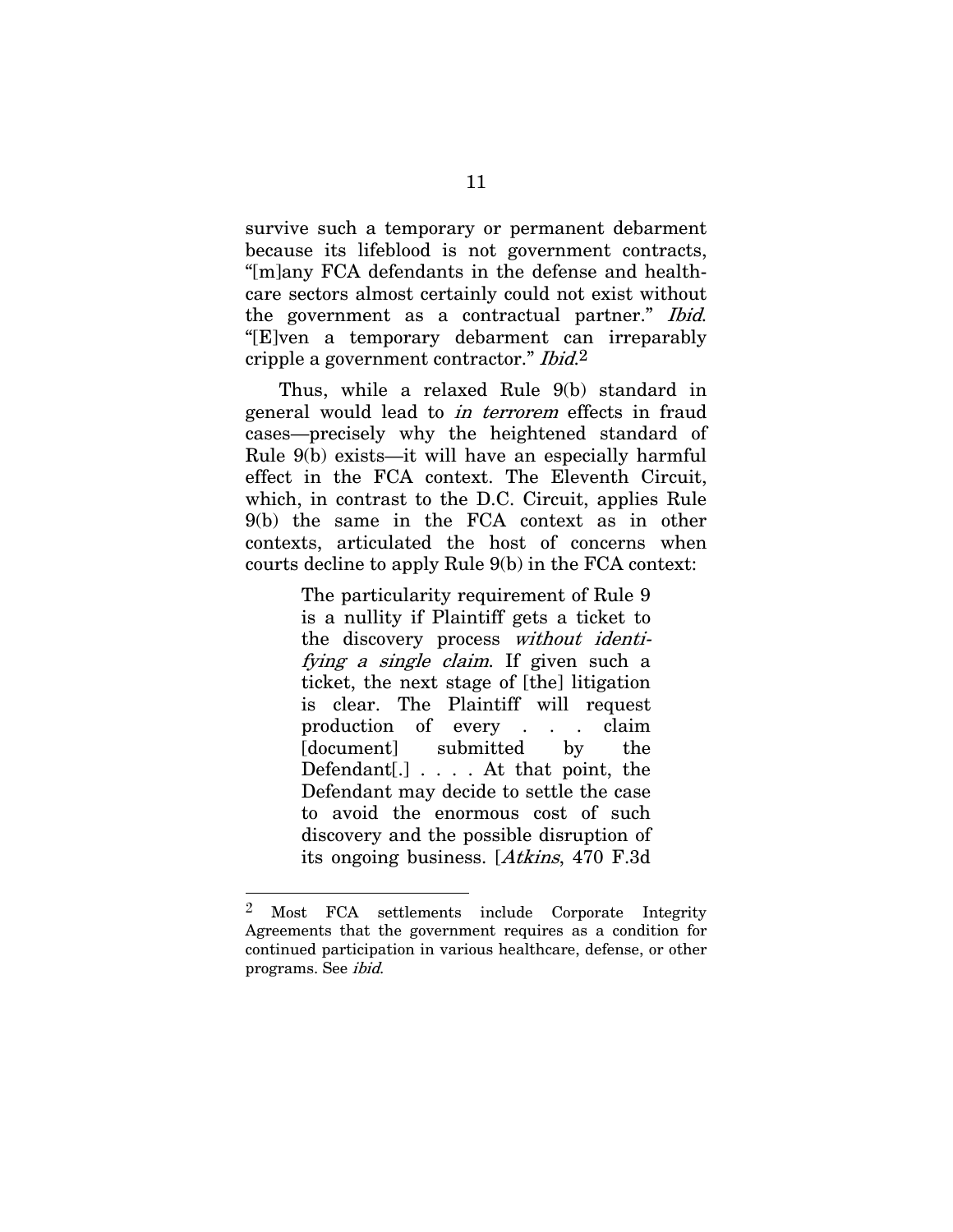at 1359 (internal citations and quotation marks omitted) (emphasis added).]

In short, the "particularity requirement of Rule 9(b), if enforced, will not only protect defendants against strike suits, but will result in claims with discernable boundaries and manageable discovery limits." Ibid.

The D.C. Circuit's approach undermines the very purposes for which Rule 9(b) exists. It gives relators, regardless of the merits of their claims, tickets to discovery and thus severely threatens defendants with *in terrorem* settlements. As the Eleventh Circuit has cautioned, this is the natural result when a relator need not identify a single claim, as the D.C. Circuit's decision allows.

#### II. There is no FCA exception to the general pleading standard.

When "alleging fraud . . . a party must state with particularity the circumstances constituting fraud." Fed. R. Civ. P. 9(b). "Rule 9(b) does not discriminate between various allegations of fraud. Instead, it applies to any claim that includes 'averments of fraud or mistake." Cal. Pub. Employees' Ret. Sys. v. Chubb Corp., 394 F.3d 126, 161 (3d Cir. 2004) (emphasis added). Accordingly, courts have applied Rule 9(b) to all sorts of fraud in a variety of contexts. See, e.g., Quintero Cmty. Ass'n Inc. v. F.D.I.C., 792 F.3d 1002, 1010 (8th Cir. 2015) ("Rule 9(b)'s particularity requirement for fraud applies equally to a claim for aiding and abetting." (internal quotation marks omitted)); Frank v. Dana Corp., 547 F.3d 564, 569—70 (6th Cir. 2008) ("Securities fraud claims arising under Section  $10(b)$ , as with *any* fraud claim,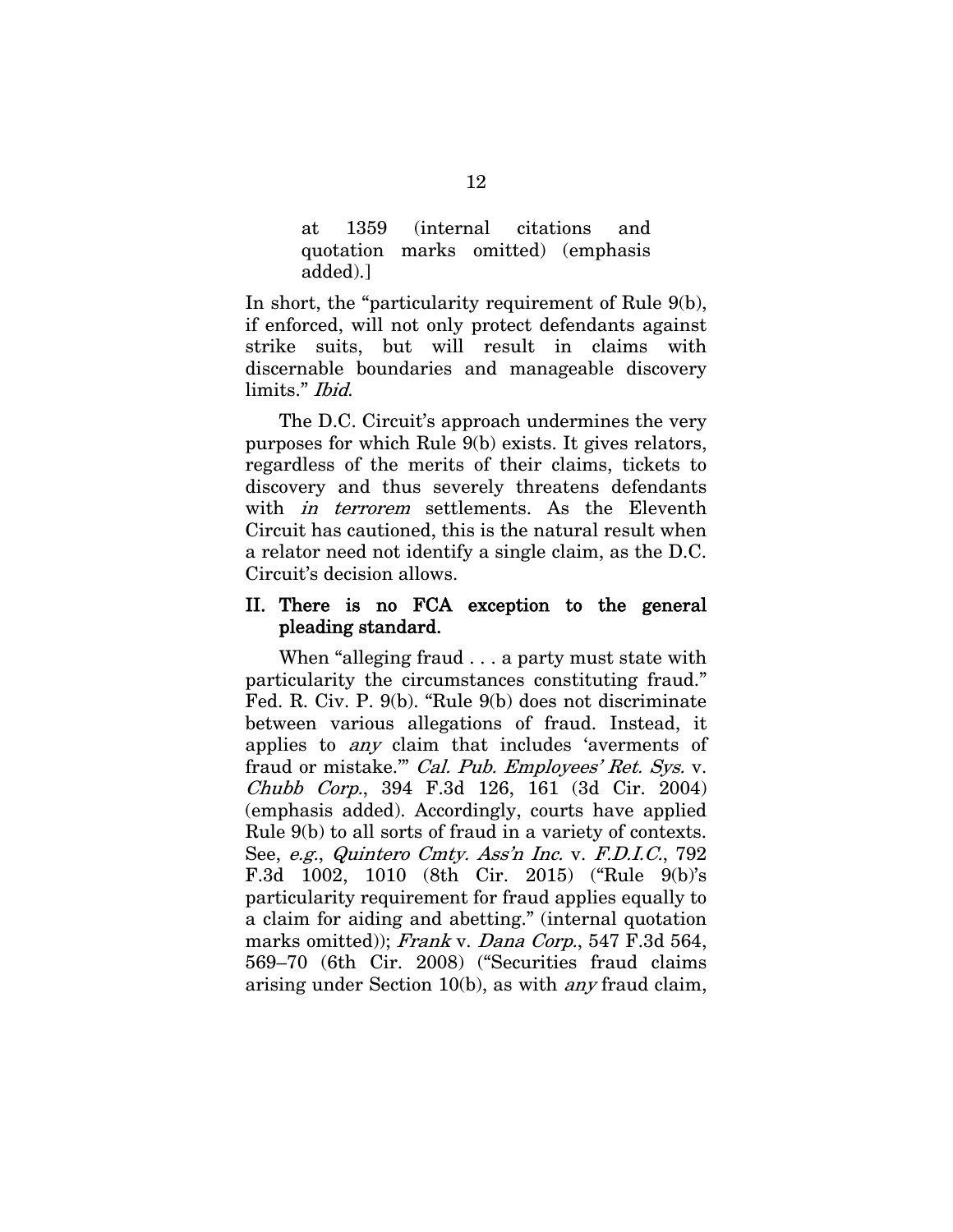must satisfy the particularity pleading requirements of Rule 9(b)." (emphasis added)); Wivell v. Wells Fargo Bank, N.A., 773 F.3d 887, 898 (8th Cir. 2014) (applying Rule 9(b) to a negligent misrepresentation claim); Tal v. Hogan, 453 F.3d 1244, 1263 (10th Cir. 2006) (applying Rule 9(b) to mail and wire fraud).

Rule 9(b)'s "reference to 'circumstances' . . . is to matters such as the time, place, and contents of the false representation or omissions, as well as the identity of the person making the misrepresentation or failing to make a complete disclosure and what that defendant obtained thereby." 5A Charles A. Wright et al., Federal Practice & Procedure § 1297 (3d ed. 2004). So it should never be the case that a plaintiff asserting fraud, such as a relator, can survive a motion to dismiss without specific allegations regarding the fraud committed, such as a specific instance of a false or fraudulent claim submitted to the government.

The D.C. Circuit's holding creates an FCA-claim exception to Rule 9(b). And it does so even though nothing in the Rule or in the FCA itself suggests that the particularity requirement–the who, what, when, where, and how–should give way in the FCA context. There is simply no FCA-exception to Rule 9(b)'s heightened pleading standard.

Quite the opposite, the FCA's language and structure suggest that particularity is required because a general allegation of a scheme is not enough to violate the FCA. As this Court has stated, "the False Claims Act was not designed to reach every kind of fraud practiced on the Government." United States v. McNinch, 356 U.S. 595, 599 (1958). Even a cursory examination of 31 U.S.C.  $\S 3729(a)$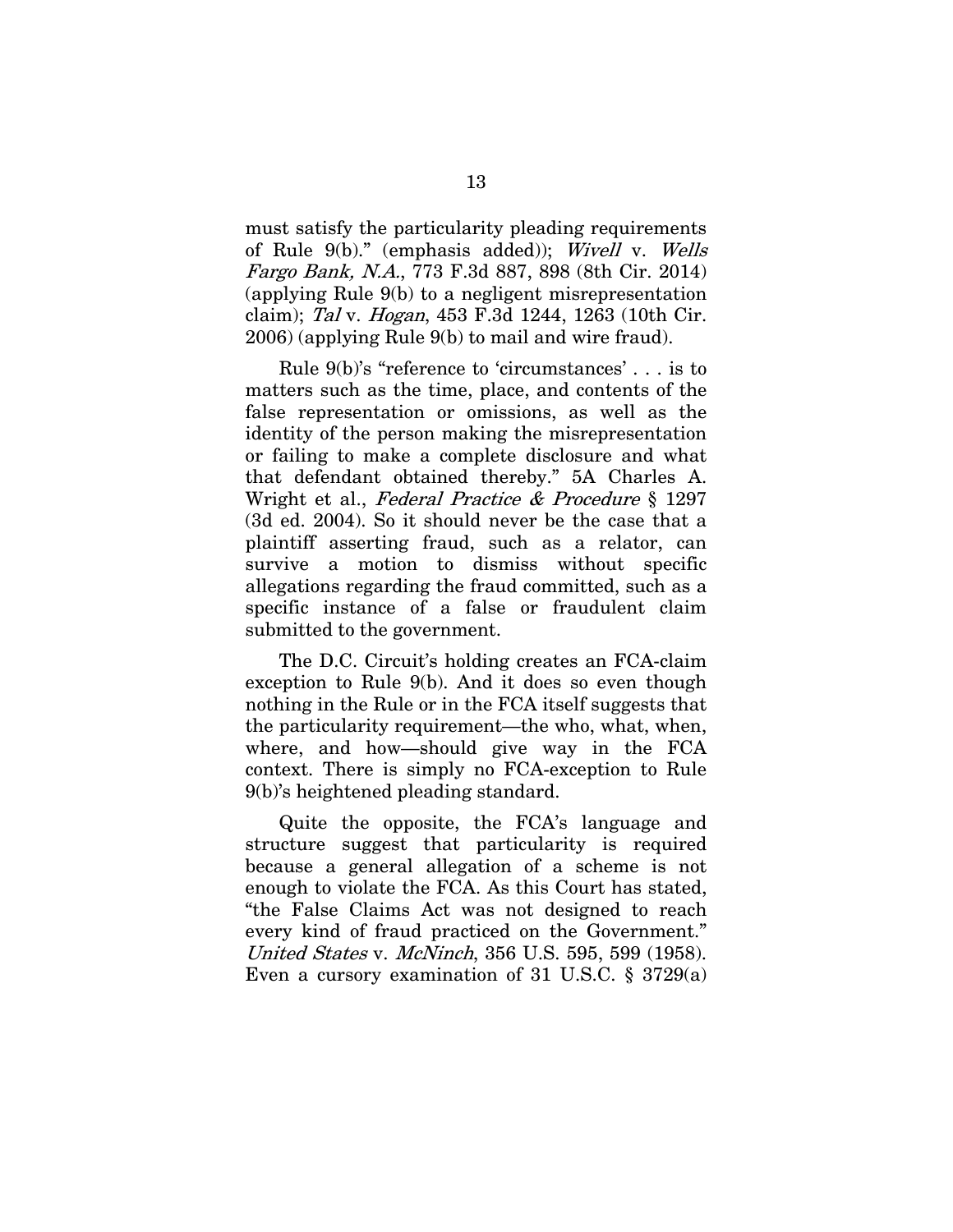demonstrates that it reaches specific assertions and statements–specific, discrete actions.

For instance, the FCA establishes liability for anyone who presents "a false or fraudulent claim," uses "a false record or statement material to a false or fraudulent claim," or uses "a false record or statement material to an obligation to pay or transmit money or property to the Government." 31 U.S.C.  $\S 3729(a)(1)(A)$ , (B), & (G) (emphasis added). The FCA also establishes liability for specific acts, such as "possession, custody, or control of property or money used . . . by the Government," and buying property from a member of the Armed Forces who may not legally sell the property. 31 U.S.C.  $§ 3729(a)(1)(D) \& (F).$ 

This specificity requirement means that "liability under the Act *attaches only* to a claim actually presented to the government for payment, not to the underlying fraudulent scheme." United States ex rel. Nathan v. Takeda Pharm. N. Am., Inc., 707 F.3d 451, 456 (4th Cir. 2013), cert. denied, 134 S. Ct. 1759 (2014) (emphasis added). So a mere scheme to submit a false claim for payment to the government is not prohibited by the Act. The actual submission of a false claim for payment is.

Under the D.C. Circuit's approach, a relator can allege a scheme to submit a false claim for payment without alleging a single specific instance when such claims were submitted and still be deemed to have made the particularized allegations Rule 9(b) requires. But nothing in the FCA's text or structure suggests that Rule 9(b)'s normal requirements are relaxed when a relator brings an FCA claim. Indeed, Rule 9(b)'s purposes will be especially undermined if there is an FCA-exception to Rule 9(b). Further, the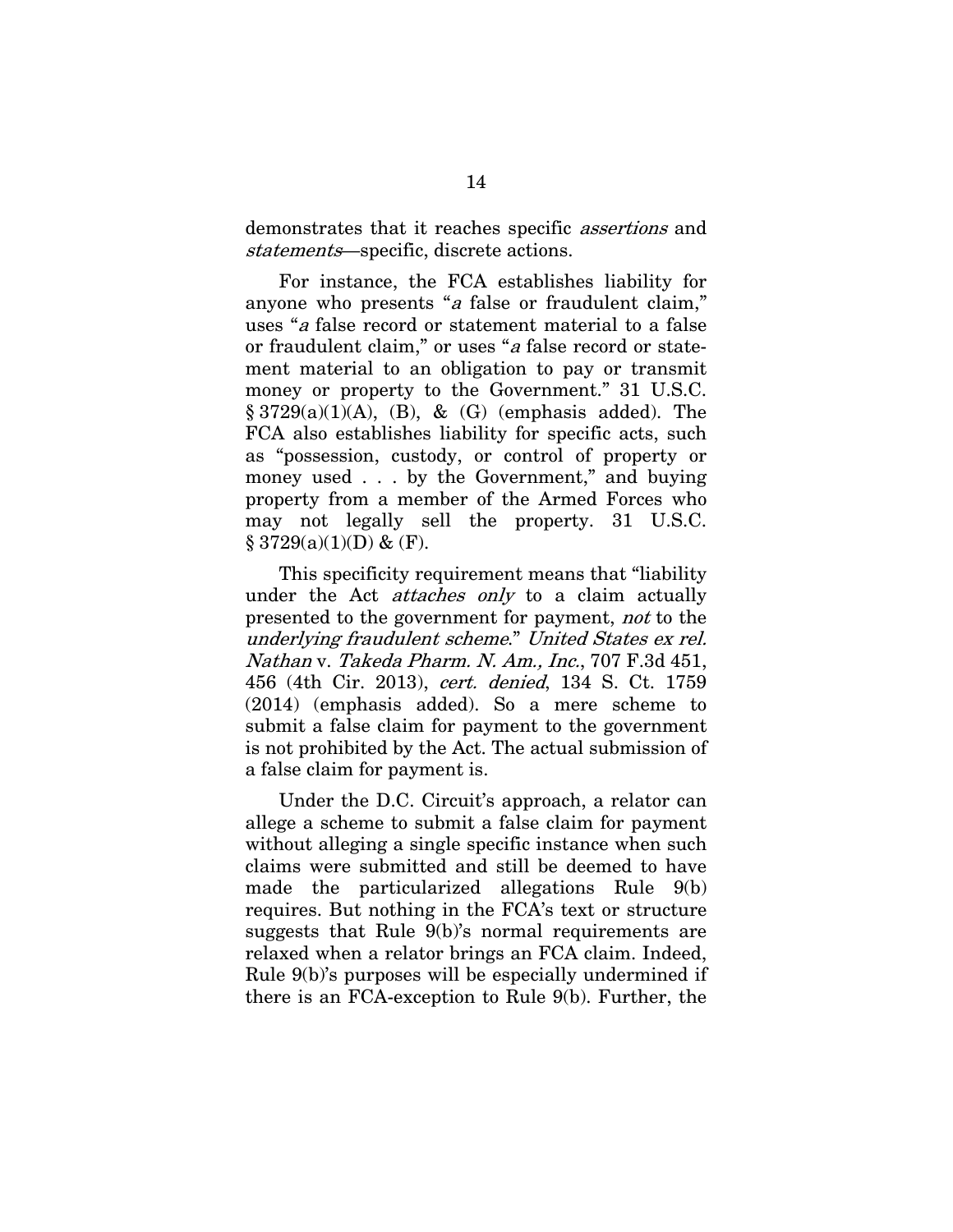mature circuit split on this question means that some defendants will receive the full protection of Rule 9(b) while others will not. Accordingly, certiorari is warranted to ensure that Rule 9(b) applies uniformly in all circuits, including in the FCA context.

### III. This Court's clarification of the interplay between Rule 9(b) and the FCA is crucial given the upsurge in FCA activity.

The recent increase in false-claims litigation and recovery is staggering. In the five years since Congress amended the FCA by enacting the Fraud Enforcement and Recovery Act, the government has collected some \$23 billion on FCA claims and has initiated almost 4,000 new FCA actions. In 2013, the government collected a record \$5 billion in FCA recoveries, then topped that record in 2014 with \$5.7 billion in collections.

This record filing and recovery activity was accompanied by a dramatic increase in relator activity. Indeed, although the FCA's whistleblower provisions were enacted some 28 years ago, the past five years witnessed more than a third of all FCA qui tam actions ever filed. This activity caused relators' rewards to escalate as well, totaling \$435 million in 2014 alone.3

 $\overline{a}$ 

<sup>3</sup> See Press Release, Office of Pub. Affairs, U.S. Dep't of Justice, Justice Department Recovers Nearly \$6 Billion from False Claims Act Cases in Fiscal Year 2014 (Nov. 20, 2014), available at http://www.justice.gov/opa/pr/justice-department-recoversnearly-6-billion-false-claims-act-cases-fiscal-year-2014.